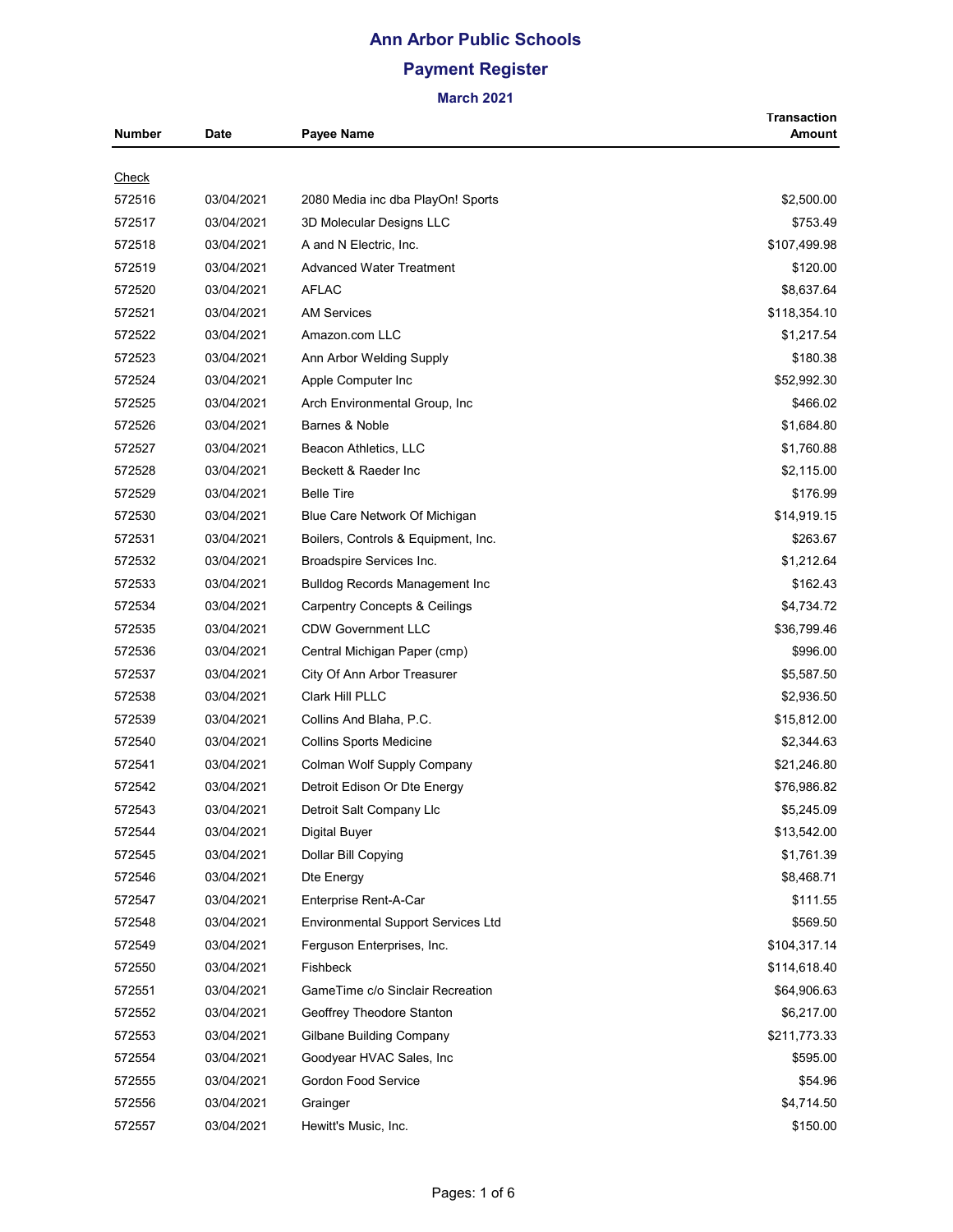# **Payment Register**

| 572558 | 03/04/2021 | Hillsdale College                                | \$25.00        |
|--------|------------|--------------------------------------------------|----------------|
| 572559 | 03/04/2021 | IDN- Hardware Sales Inc.                         | \$17,847.00    |
| 572560 | 03/04/2021 | Institute for Excellence in Writing, LLC         | \$1,322.00     |
| 572561 | 03/04/2021 | Johnson Controls Inc                             | \$413.00       |
| 572562 | 03/04/2021 | Johnstone Supply Detroit Group                   | \$7,158.30     |
| 572563 | 03/04/2021 | Kiwanis/Key Club International                   | \$273.00       |
| 572564 | 03/04/2021 | <b>Madison Electric</b>                          | \$5,585.78     |
| 572565 | 03/04/2021 | Marxmoda, Inc.                                   | \$3,366.00     |
| 572566 | 03/04/2021 | Mea Financial Services Inc. Group Term Life      | \$3,821.47     |
| 572567 | 03/04/2021 | <b>Meridian Winds LLC</b>                        | \$902.00       |
| 572568 | 03/04/2021 | Messa (370)                                      | \$595,986.07   |
| 572569 | 03/04/2021 | Michigan Futsal Factory Academy, LLC             | \$2,532.09     |
| 572570 | 03/04/2021 | Michigan Interpreting Services, Inc.             | \$1,920.00     |
| 572571 | 03/04/2021 | Michigan Power Rodding, Inc.                     | \$466.00       |
| 572572 | 03/04/2021 | Michigan School Business Officials/MSBO          | \$190.00       |
| 572573 | 03/04/2021 | Michigan Transition Services Association, Inc.   | \$150.00       |
| 572574 | 03/04/2021 | <b>Musical Resources</b>                         | \$125.49       |
| 572575 | 03/04/2021 | Naapid                                           | \$500.00       |
| 572576 | 03/04/2021 | National Express Durham Holding Corp/DBA Trinity | \$682,284.00   |
| 572577 | 03/04/2021 | Nova Consultants, Inc.                           | \$14,847.00    |
| 572578 | 03/04/2021 | NUCO <sub>2</sub> Inc                            | \$302.37       |
| 572579 | 03/04/2021 | Office Depot                                     | \$795.88       |
| 572580 | 03/04/2021 | <b>OHM Advisors</b>                              | \$17,437.50    |
| 572581 | 03/04/2021 | <b>Pediatric Therapy Associates</b>              | \$41,310.50    |
| 572582 | 03/04/2021 | <b>PFM Financial Advisors LLC</b>                | \$1,000.00     |
| 572583 | 03/04/2021 | Phoenix Contractors, Inc.                        | \$105,327.00   |
| 572584 | 03/04/2021 | <b>Pioneer Valley Educational Press</b>          | \$1,512.00     |
| 572585 | 03/04/2021 | <b>Pittsfield Charter Township</b>               | \$28.62        |
| 572586 | 03/04/2021 | <b>Priority Health</b>                           | \$2,048,043.50 |
| 572587 | 03/04/2021 | <b>Quill Corporation</b>                         | \$120.50       |
| 572588 | 03/04/2021 | Renaissance Learning, Inc.                       | \$91,699.94    |
| 572589 | 03/04/2021 | Riddell/All American Sports                      | \$7,858.54     |
| 572590 | 03/04/2021 | <b>RJ Landau Partners</b>                        | \$5,025.00     |
| 572591 | 03/04/2021 | Rosa Educational Consulting, Inc.                | \$2,000.00     |
| 572592 | 03/04/2021 | Sani-Vac Service, Inc.                           | \$26,375.00    |
| 572593 | 03/04/2021 | School Specialty Inc*                            | \$71.47        |
| 572594 | 03/04/2021 | SCS Industries, LLC.                             | \$302.95       |
| 572595 | 03/04/2021 | Set-Seg (Opt & Gtl)                              | \$1,169.14     |
| 572596 | 03/04/2021 | Soliant Health                                   | \$4,490.00     |
| 572597 | 03/04/2021 | Spartan Speech                                   | \$24.00        |
| 572598 | 03/04/2021 | Stantec Architecture Inc.                        | \$14,625.57    |
| 572599 | 03/04/2021 | State Of Michigan Labor And Economic G           | \$480.00       |
| 572600 | 03/04/2021 | Steve's Custom Signs, Inc.                       | \$2,349.90     |
| 572601 | 03/04/2021 | Steve's Piano Tuning, LLC                        | \$9,270.00     |
| 572602 | 03/04/2021 | <b>Talx Corporation</b>                          | \$486.60       |
| 572603 | 03/04/2021 | <b>Team Sports</b>                               | \$1,283.00     |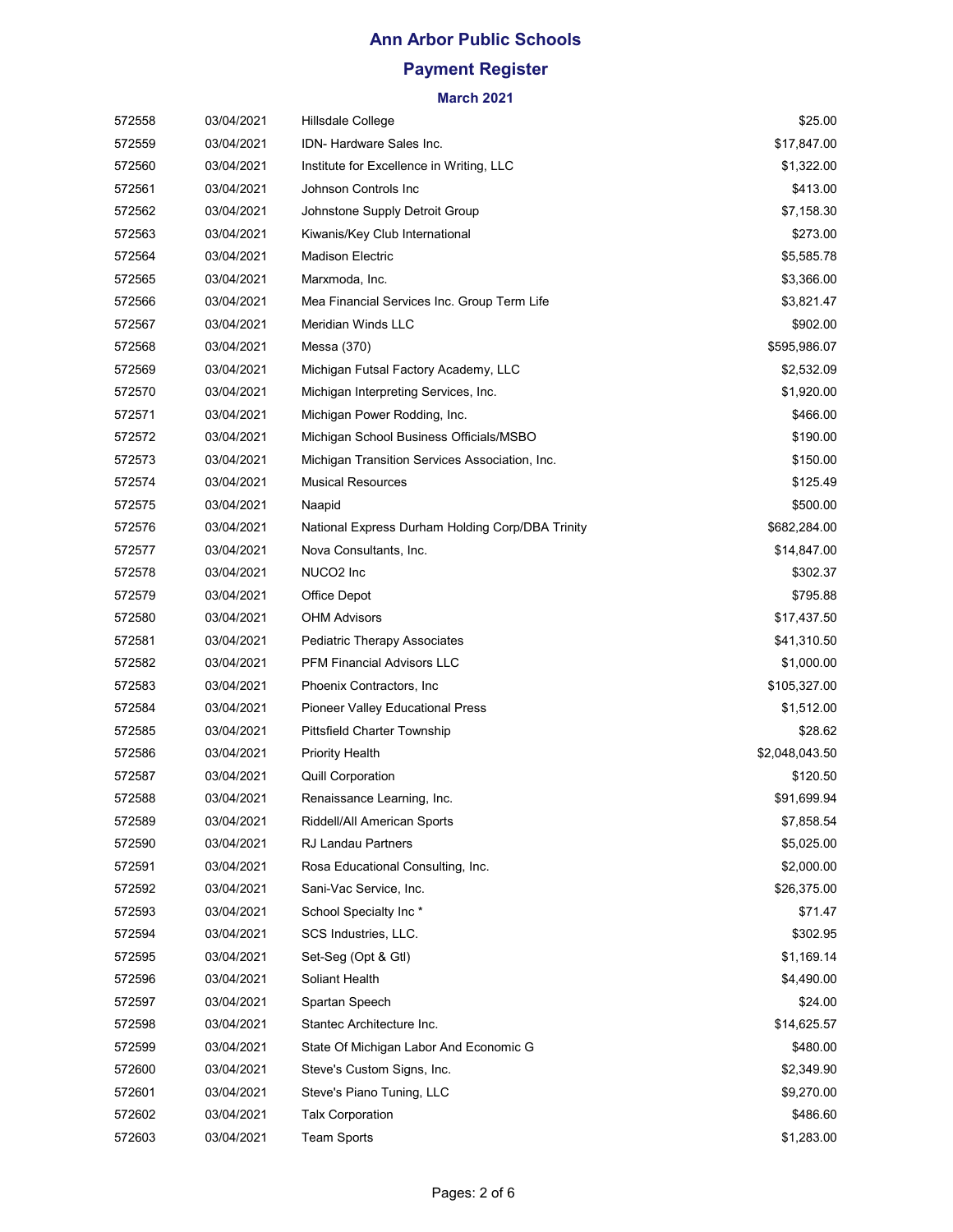# **Payment Register**

| 572604 | 03/04/2021 | The Heaney Group                               | \$858.00     |
|--------|------------|------------------------------------------------|--------------|
| 572605 | 03/04/2021 | The Regents of the University of Michigan      | \$6,000.00   |
| 572606 | 03/04/2021 | The Sherwin-Williams Company                   | \$14.69      |
| 572607 | 03/04/2021 | <b>Therapy Travelers</b>                       | \$3,360.00   |
| 572608 | 03/04/2021 | University of Michigan, MedSport               | \$12,000.00  |
| 572609 | 03/04/2021 | Venture International LLC                      | \$1,125.00   |
| 572610 | 03/04/2021 | Virginia Tech                                  | \$20.86      |
| 572611 | 03/04/2021 | W.J. O'Neil Company                            | \$95,588.22  |
| 572612 | 03/04/2021 | <b>Washtenaw Communications</b>                | \$544.65     |
| 572613 | 03/04/2021 | Washtenaw Intermediate School District         | \$64,537.00  |
| 572614 | 03/04/2021 | Williams Scotsman, Inc.                        | \$1,604.86   |
| 572615 | 03/04/2021 | Wolverine Supply Inc                           | \$2,154.41   |
| 572616 | 03/04/2021 | Young Supply Co                                | \$515.72     |
| 572617 | 03/04/2021 | Kapnick Insurance Group                        | \$34,432.00  |
| 572618 | 03/04/2021 | Paradigm Equities Inc                          | \$25,455.66  |
| 572619 | 03/04/2021 | <b>Burns Park PTO</b>                          | \$500.00     |
| 572620 | 03/04/2021 | Davidson, Kelly                                | \$99.00      |
| 572621 | 03/04/2021 | Greene, Jill                                   | \$72.00      |
| 572622 | 03/04/2021 | Tappan PTO                                     | \$500.00     |
| 572623 | 03/10/2021 | Asset Acceptance LLC                           | \$244.15     |
| 572624 | 03/10/2021 | Berndt & Associates, P.C.                      | \$121.61     |
| 572625 | 03/10/2021 | Better Day Loan                                | \$68.42      |
| 572626 | 03/10/2021 | Michigan Education Association (MEA)           | \$1,566.08   |
| 572627 | 03/10/2021 | Michigan Education Association (MEA)           | \$1,588.35   |
| 572628 | 03/10/2021 | Michigan Guaranty Agency                       | \$84.45      |
| 572629 | 03/10/2021 | Oklahoma Centralized Support Registry- FOC 711 | \$311.90     |
| 572630 | 03/10/2021 | University Of Michigan Credit Union            | \$50.00      |
| 572631 | 03/10/2021 | Chapter 13 Trustee                             | \$483.85     |
| 572632 | 03/10/2021 | Michigan Guaranty Agency                       | \$207.80     |
| 572633 | 03/10/2021 | Michigan State Disbursement Unit               | \$4,013.84   |
| 572634 | 03/10/2021 | Office Of The Chapter 13 Trustee               | \$516.59     |
| 572635 | 03/18/2021 | 101 Edu, Inc.                                  | \$798.00     |
| 572636 | 03/18/2021 | A and N Electric, Inc.                         | \$48,189.00  |
| 572637 | 03/18/2021 | ABM Industry Groups, LLC                       | \$507,514.41 |
| 572638 | 03/18/2021 | <b>ACCO Brands USA LLC</b>                     | \$1,275.82   |
| 572639 | 03/18/2021 | <b>Advanced Water Treatment</b>                | \$90.00      |
| 572640 | 03/18/2021 | All The Kings Men                              | \$540.52     |
| 572641 | 03/18/2021 | Amazon.com LLC                                 | \$942.37     |
| 572642 | 03/18/2021 | Apple Computer Inc                             | \$24,108.40  |
| 572643 | 03/18/2021 | <b>Arbor Chess</b>                             | \$1,553.25   |
| 572644 | 03/18/2021 | Arch Environmental Group, Inc.                 | \$42,253.73  |
| 572645 | 03/18/2021 | ASCD - Association For Supervision             | \$89.00      |
| 572646 | 03/18/2021 | Barnes & Noble                                 | \$1,044.33   |
| 572647 | 03/18/2021 | <b>Baruzzini Aquatics</b>                      | \$7,250.00   |
| 572648 | 03/18/2021 | Beckett & Raeder Inc                           | \$3,625.00   |
| 572649 | 03/18/2021 | Boilers, Controls & Equipment, Inc.            | \$98.97      |
|        |            |                                                |              |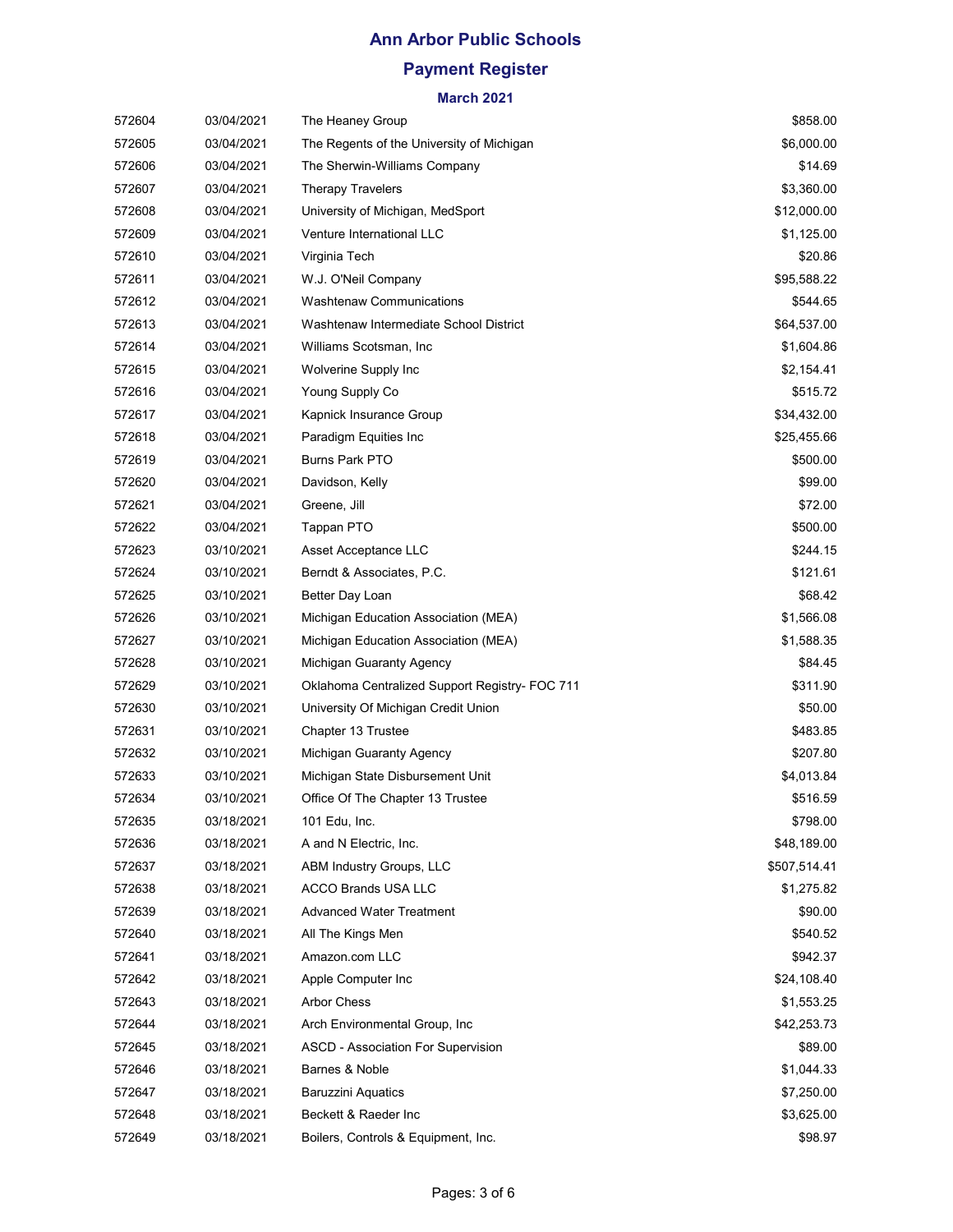# **Payment Register**

| 572650 | 03/18/2021 | <b>Bulldog Records Management Inc</b>           | \$33.65      |
|--------|------------|-------------------------------------------------|--------------|
| 572651 | 03/18/2021 | Carolina Biological Supply Company              | \$614.48     |
| 572652 | 03/18/2021 | <b>Carpentry Concepts &amp; Ceilings</b>        | \$55,345.70  |
| 572653 | 03/18/2021 | CEI Michigan LLC                                | \$27,254.00  |
| 572654 | 03/18/2021 | Center for Neuropsychology & Learning           | \$2,500.00   |
| 572655 | 03/18/2021 | Cintas                                          | \$20,467.80  |
| 572656 | 03/18/2021 | Colman Wolf Supply Company                      | \$38,920.43  |
| 572657 | 03/18/2021 | Color Space LLC DBA Young Rembrandts            | \$712.50     |
| 572658 | 03/18/2021 | Compass Group, DBA Chartwells K-12              | \$253,127.67 |
| 572659 | 03/18/2021 | <b>Constellation New Energy Gas</b>             | \$273,728.55 |
| 572660 | 03/18/2021 | <b>Crawford Door Sales</b>                      | \$377.00     |
| 572661 | 03/18/2021 | CTI and Associates, Inc.                        | \$2,483.75   |
| 572662 | 03/18/2021 | Daberko LLC                                     | \$417.56     |
| 572663 | 03/18/2021 | Davis Vision                                    | \$3,264.34   |
| 572664 | 03/18/2021 | Detroit Edison Or Dte Energy                    | \$90,221.91  |
| 572665 | 03/18/2021 | Detroit Salt Company Llc                        | \$5,072.60   |
| 572666 | 03/18/2021 | Dihydro Services Inc                            | \$212.00     |
| 572667 | 03/18/2021 | <b>Diligent Corporation</b>                     | \$9,000.00   |
| 572668 | 03/18/2021 | Dollar Bill Copying                             | \$1,607.72   |
| 572669 | 03/18/2021 | Dte Energy                                      | \$10,620.59  |
| 572670 | 03/18/2021 | DuPree, Krystle                                 | \$130.00     |
| 572671 | 03/18/2021 | Edvotek Inc. The Biotechnology Ed               | \$937.00     |
| 572672 | 03/18/2021 | <b>EMU Cashiers Office Student Business Ser</b> | \$2,053.50   |
| 572673 | 03/18/2021 | Enterprise Rent-A-Car                           | \$472.92     |
| 572674 | 03/18/2021 | Environmental Consulting & Tech. Inc-ECT        | \$2,775.00   |
| 572675 | 03/18/2021 | Ferguson Enterprises, Inc.                      | \$38,667.14  |
| 572676 | 03/18/2021 | Fishbeck                                        | \$10,868.72  |
| 572677 | 03/18/2021 | <b>Fisher Scientific</b>                        | \$1,145.84   |
| 572678 | 03/18/2021 | <b>Foundation Building Materials</b>            | \$4,024.32   |
| 572679 | 03/18/2021 | Gaynor, Jeffrey, T                              | \$130.00     |
| 572680 | 03/18/2021 | <b>Gilbane Building Company</b>                 | \$101,740.88 |
| 572681 | 03/18/2021 | Gordon Food Service                             | \$46.89      |
| 572682 | 03/18/2021 | Goyette Mechanical Co                           | \$318,774.99 |
| 572683 | 03/18/2021 | <b>Graduation Alliance</b>                      | \$48,800.00  |
| 572684 | 03/18/2021 | Grainger                                        | \$2,818.97   |
| 572685 | 03/18/2021 | <b>Grand Blanc Printing</b>                     | \$3,997.00   |
| 572686 | 03/18/2021 | H.V. Burton Company                             | \$6,406.20   |
| 572687 | 03/18/2021 | Hewitt's Music, Inc.                            | \$90.00      |
| 572688 | 03/18/2021 | Inspired By Science, LLC                        | \$294.54     |
| 572689 | 03/18/2021 | Iron Mountain                                   | \$165.38     |
| 572690 | 03/18/2021 | J W Pepper & Sons, Inc.                         | \$681.85     |
| 572691 | 03/18/2021 | J.C. Ehrlich Pest Control                       | \$4,797.00   |
| 572692 | 03/18/2021 | Johnson, Bryan, Lee                             | \$130.00     |
| 572693 | 03/18/2021 | Johnson Controls Inc                            | \$12,080.53  |
| 572694 | 03/18/2021 | Johnstone Supply Detroit Group                  | \$1,053.21   |
| 572695 | 03/18/2021 | Kelly-Shaieb, Jessica, Leigh                    | \$130.00     |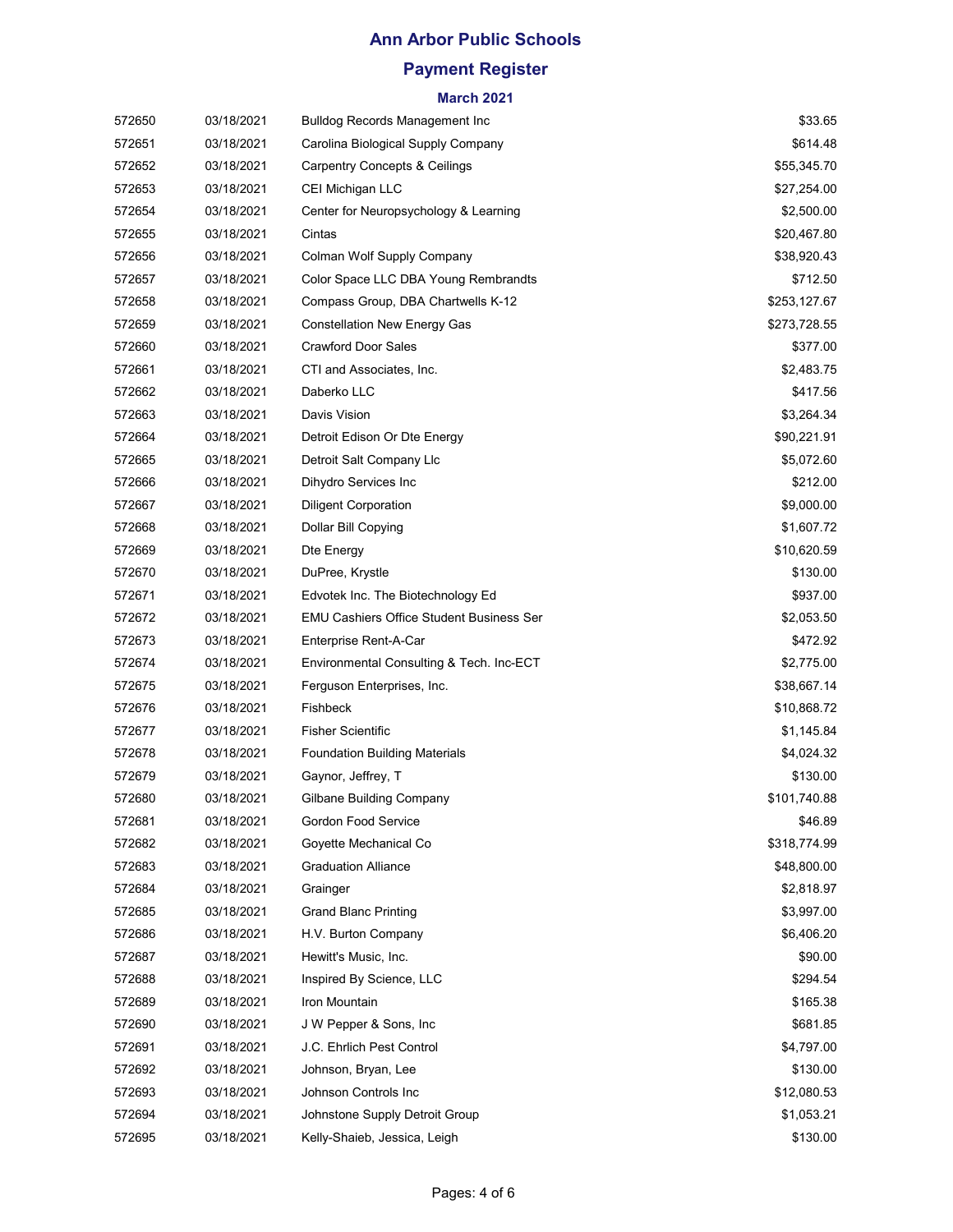# **Payment Register**

| 572696 | 03/18/2021 | Kendall Hunt Publishing Company                  | \$1,508.47     |
|--------|------------|--------------------------------------------------|----------------|
| 572697 | 03/18/2021 | Kone Incorporated                                | \$3,692.88     |
| 572698 | 03/18/2021 | Language Adventure, Inc.                         | \$845.50       |
| 572699 | 03/18/2021 | Lazarus, Rebecca, Ruth                           | \$130.00       |
| 572700 | 03/18/2021 | <b>Madison Electric</b>                          | \$5,351.25     |
| 572701 | 03/18/2021 | Medco Supply Co (lockbox) Or Masune & Surgical S | \$144.70       |
| 572702 | 03/18/2021 | Meridian Winds LLC                               | \$482.00       |
| 572703 | 03/18/2021 | Michigan Academy of Dance & Music                | \$1,042.12     |
| 572704 | 03/18/2021 | Michigan Air Products                            | \$6,540.00     |
| 572705 | 03/18/2021 | Michigan DECA                                    | \$3,200.00     |
| 572706 | 03/18/2021 | Michigan Interpreting Services, Inc.             | \$3,840.00     |
| 572707 | 03/18/2021 | Michigan Power Rodding, Inc.                     | \$90.00        |
| 572708 | 03/18/2021 | Michigan School Business Officials/MSBO          | \$340.00       |
| 572709 | 03/18/2021 | Miller Canfield Paddock Stone Plc                | \$5,487.50     |
| 572710 | 03/18/2021 | MLive Media Group                                | \$534.94       |
| 572711 | 03/18/2021 | Music Theatre International                      | \$400.00       |
| 572712 | 03/18/2021 | National Express Durham Holding Corp/DBA Trinity | \$609,508.87   |
| 572713 | 03/18/2021 | Neff Company                                     | \$4,946.69     |
| 572714 | 03/18/2021 | <b>New Readers Press</b>                         | \$249.00       |
| 572715 | 03/18/2021 | NRC Builders, LLC                                | \$82,705.63    |
| 572716 | 03/18/2021 | NUCO <sub>2</sub> Inc                            | \$460.59       |
| 572717 | 03/18/2021 | Office Depot                                     | \$2,953.31     |
| 572718 | 03/18/2021 | Oriental Trading Co.                             | \$199.56       |
| 572719 | 03/18/2021 | Phoenix Contractors, Inc.                        | \$17,515.00    |
| 572720 | 03/18/2021 | Quench USA Inc.                                  | \$79.90        |
| 572721 | 03/18/2021 | Querijero, Ernesto                               | \$130.00       |
| 572722 | 03/18/2021 | <b>Quill Corporation</b>                         | \$2,454.73     |
| 572723 | 03/18/2021 | Rebecca Weissman dba Avondale Forensics Boosters | \$16.00        |
| 572724 | 03/18/2021 | Riddell/All American Sports                      | \$7,459.28     |
| 572725 | 03/18/2021 | Roberts Installation & Repair                    | \$38,990.00    |
| 572726 | 03/18/2021 | Safety Systems, Inc.                             | \$10,683.20    |
| 572727 | 03/18/2021 | School Specialty Inc*                            | \$3,571.82     |
| 572728 | 03/18/2021 | SCS Industries, LLC.                             | \$5,153.00     |
| 572729 | 03/18/2021 | Sentinel Technologies Inc                        | \$1,118.00     |
| 572730 | 03/18/2021 | Set-Seg (Opt & Gtl)                              | \$1,169.14     |
| 572731 | 03/18/2021 | Simply Construction & Excavating, LLC            | \$20,501.00    |
| 572732 | 03/18/2021 | Slifco Electric, LLC                             | \$58,980.71    |
| 572733 | 03/18/2021 | <b>SME</b>                                       | \$10,120.00    |
| 572734 | 03/18/2021 | Soliant Health                                   | \$9,120.00     |
| 572735 | 03/18/2021 | Staples Advantage                                | \$367.34       |
| 572736 | 03/18/2021 | State Of Michigan Environmental Qualit           | \$882.53       |
| 572737 | 03/18/2021 | Stone & Dirt                                     | \$29,350.00    |
| 572738 | 03/18/2021 | Superior Lawn Care & Snow Removal, LLC           | \$63,365.00    |
| 572739 | 03/18/2021 | Susan Eunice Baskett                             | \$130.00       |
| 572740 | 03/18/2021 | T & M Asphalt Paving, Inc.                       | \$1,050,173.37 |
| 572741 | 03/18/2021 | <b>Talx Corporation</b>                          | \$324.60       |